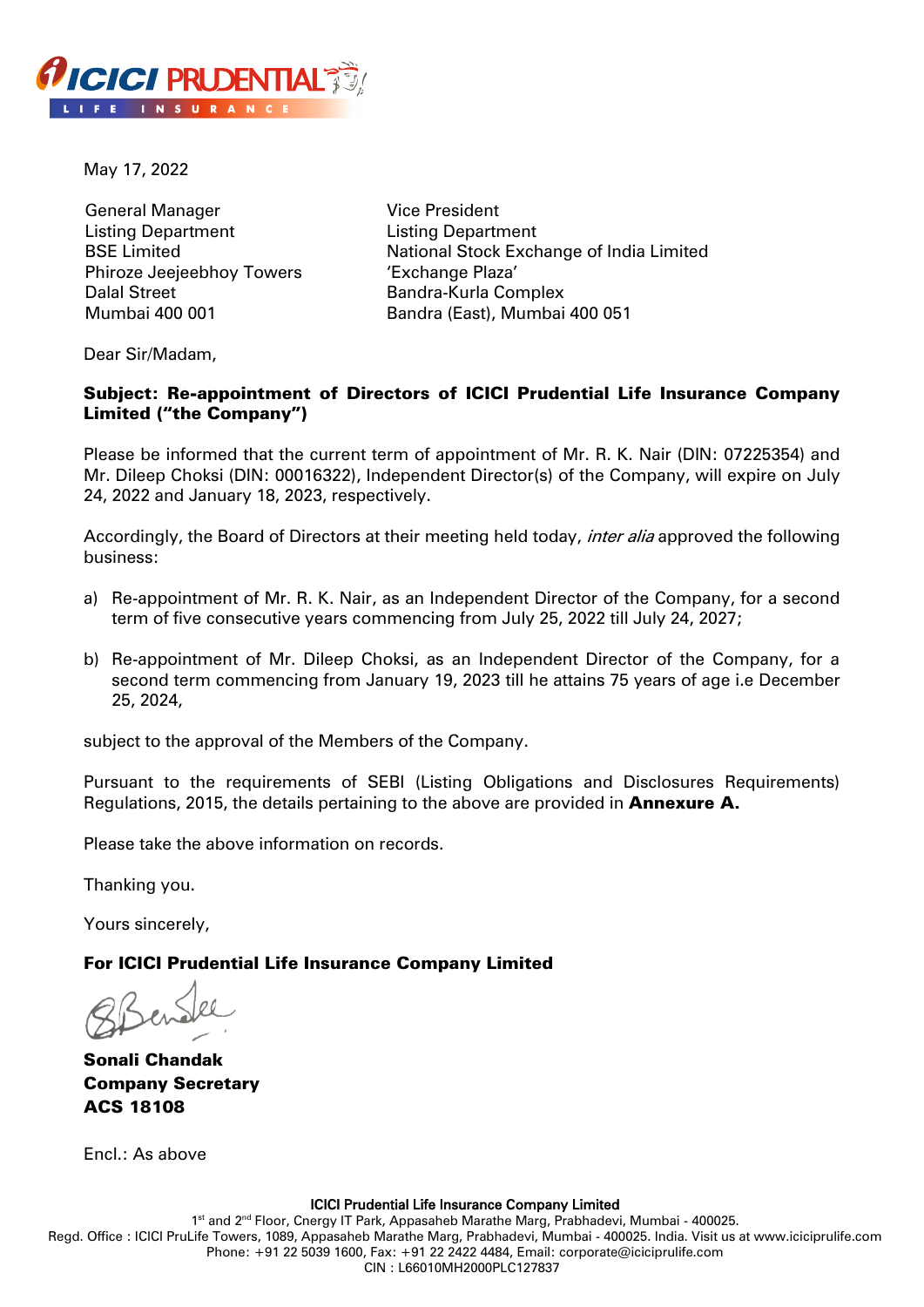

# Annexure A

| <b>Name of Director</b>                     | Mr. R. K. Nair                                                                                                                                         |
|---------------------------------------------|--------------------------------------------------------------------------------------------------------------------------------------------------------|
| <b>Reason for change</b><br>in directorship | Re-appointment of Independent Director                                                                                                                 |
| Date of<br>appointment                      | For a second term of five consecutive years, with effect from July 25,<br>2022 to July 24, 2027, subject to approval of the members of the<br>Company. |

### Brief Profile of the Director:

Mr. Nair has around 40 years of experience in the banking industry and in the field of securities and insurance regulation. As a career banker, he joined Corporation Bank in August 1976 and rose to become the General Manager in 2003 in charge of Recovery Management Division, Legal Service Division and Credit Risk Management Division and development of priority sector lending and regional rural banks. He has rich and varied experience in in the field of finance, accountancy, banking, insurance, securities and economics. He was the Managing Director of Corpbank Securities Limited from 1999 to 2003 a Primary Dealership, licensed by RBI.

In July 2005, he became an Executive Director at the Securities and Exchange Board of India (SEBI). In March 2010, he joined the Insurance Regulatory and Development Authority of India (IRDAI) as Member (Finance and Investment).

He was member of the International Organisation of Securities Commissions (IOSCO) subcommittee on Investment Management, Investor Compensation and Protection, Private Equity from 2008 to 2010. At the International Association of Insurance Supervisors (IAIS), he was the nominee on sub-committees on accounting, auditing, governance, group supervision, insurance standards and financial stability. He was SEBI nominee on National Advisory Committee on Accounting Standards (NACAS) from 2005 to 2010, a member of the Investor Protection and Compensation Committee and an IRDAI nominee on the RBI Technical Committee on Money, Government Securities and Foreign Exchange Markets, SEBI Corporate Bonds and Securitisation Advisory Committee (COBOSAC) from 2010 to 2015.

Mr. Nair is also an Independent Director for two subsidiaries of ICICI Bank - ICICI Prudential Life Insurance and ICICI Securities Primary Dealership Limited. He is also a Director of Geojit Financial Services Limited, Geojit Credits Private Limited, Brickwork Ratings India Private Limited, Axis Mutual Fund Trustee Limited, Inditrade Capital and Inditrade Fincorp Limited. Mr. Nair is also a Trustee in NPS Trust.

| <b>Disclosure of</b> | Mr R. K. Nair is not related to any other director of the Company. |
|----------------------|--------------------------------------------------------------------|
| relationship         |                                                                    |
| between directors    |                                                                    |